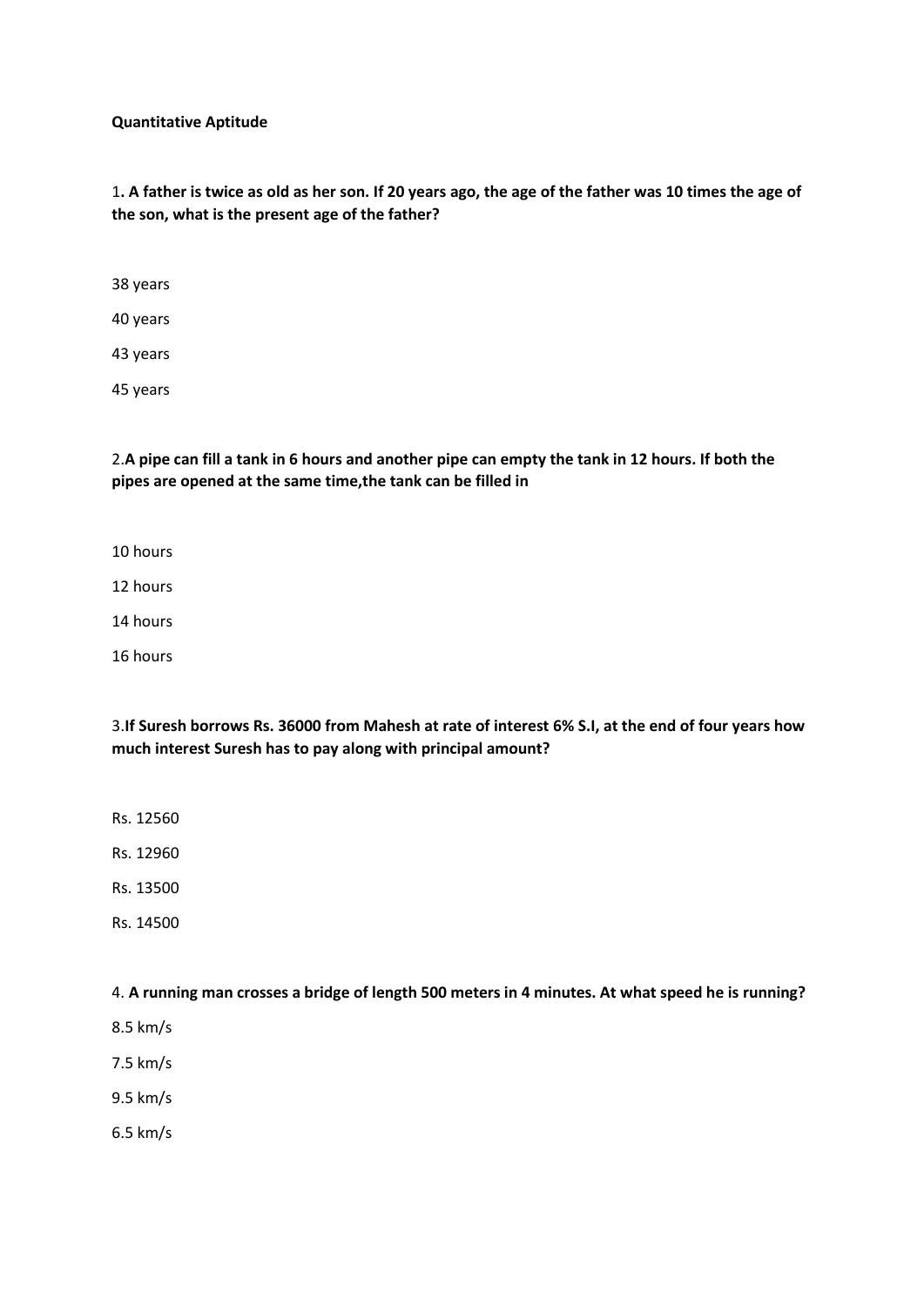# 5. **What is the area of a triangle with base 5 meters and height 10 meters?**

20 square meters

35 square meters

25 square meters

40 square meters

## 6.**A: B: C is in the ratio of 3: 2: 5. How much money will C get out of Rs 1260?**

252

125

503

None of these

## 7. **What is the probability of getting an even number when a dice is rolled?**

1/5

1/2

1/3

1/4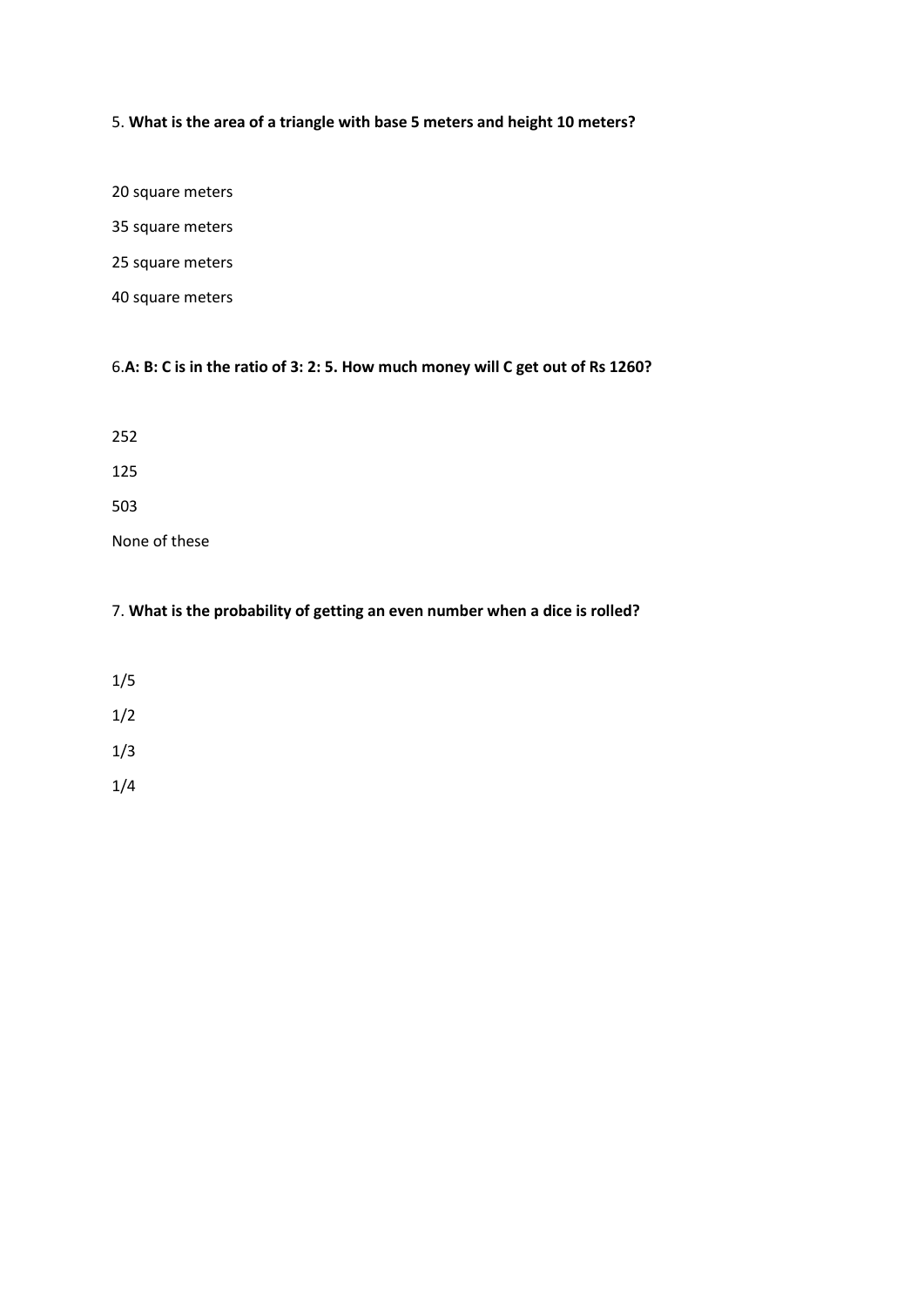## **Data Interpretation & Logical Reasoning**

There are six women, Shila, Diya, Rita, Rekha, Nita, Rashiin a family of 12 members. There are few married couples in the family and none of the grandchildren are married. Akshay is married into the family. Rahul, Mukul, Jitu have a nephew Dipu who is the only son of Rekha. Rajat is the parental grandfather of Nita. Rita is the daughter-in-law of Shila. Rashi is the first cousin of Dipu.Shila has only three grandchildren. Mukul has two brothers and only unmarried maternal uncle, Jitu is the brotherin-law of Akshay. Rahul is the parental uncle of Nita. Rita has two daughters one of whom is Nita.

## **1. How many married couples are there in the second generation?**

- 1
- 2
- 3
- 4

## **2. Who is Dipu?**

Son of Mukul

Son of Rahul

Grandson of Rajat

Nephew of Akshay

## **3. Which of the following is a married couple?**

Rahul and Rita

Rashi and Akshay

Shila and Mukul

Mukul and Rita

## **4. Who is Rekha?**

Wife of Mukul

Aunt of Rashi

Mother of Nita

Mother of Shila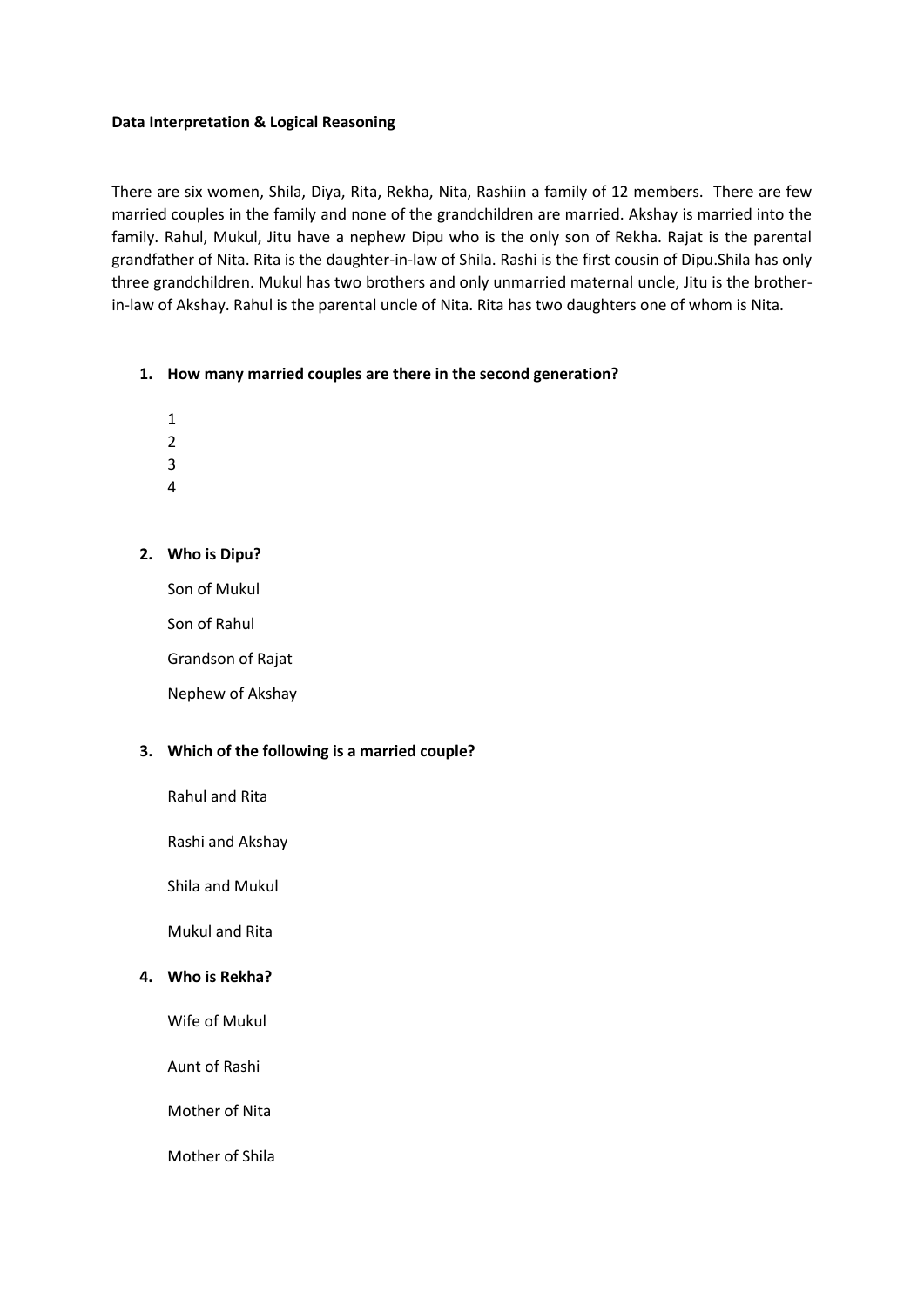After the 2nd MOCK CSAT, Seven friends – Charu, Dev, Harish, Konar, Mukul, Nina and Rahul are comparing their scores in this exam. We know the following information about their scores-All of them had distinct scores.Konar scored the same marks as the average of the marks scored by Charu and Dev where Charu scored more marks than Dev.Both Mukul and Nina scored less marks than Harish but more than Rahul and the marks scored by Rahul is not the least. The number of persons who scored more marks than Konar is same as the number of persons who scored less marks than Konar.Charu scored less marks than Mukul.

## **1. Among them who scored the second highest marks?**

Nina Mukul Charu Cannot be determined

## 2. **Among them who scored the second lowest marks?**

Charu Rahul Nina Cannot be determined

## **2. How many people scored more marks than Charu?**

- 5
- 4
- 3
- 2

4. **Whatis the number of persons whose scores are in between the scores of Nina and Dev?**

- 3
- 2
- 1
- 0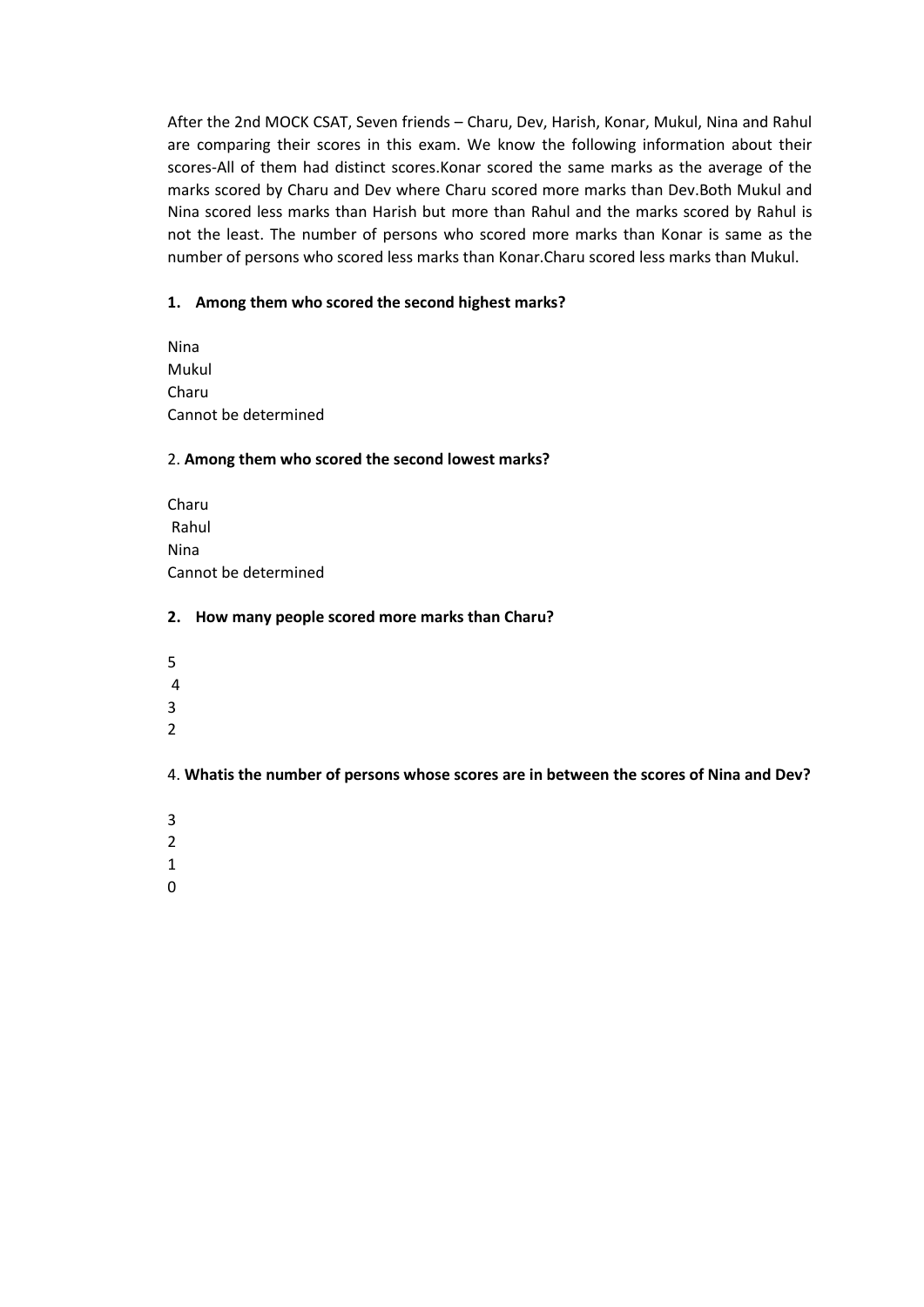#### **Verbal Ability & Reading Comprehension**

Hard cases, it is said, make bad law. The adage is widely considered true for the Supreme Court of India which held in the height of the Emergency, in ADM Jabalpur v. Shivkant Shukla that detenus under the Maintenance of Internal Security Act (MISA) could not approach the judiciary if their fundamental rights were violated. Not only was the law laid down unconscionable, but it also smacked of a Court more "executive-minded than the executive", complicit in its own independence being shattered by an all-powerful government. So deep has been the impact of this judgment that the Supreme Court's current activist avatar is widely viewed as having its genesis in a continuing need to atone. Expressions of such atonement have created another Court made to measure — this time not to the measure of the government but rather the aggrandised self-image of some of its judges.

Let us look back to the ADM Jabalpur case. As a court of law, the Supreme Court was called upon in the case to balance the interest of public order in an Emergency with the right to life and personal liberty guaranteed to every person. Nine High Courts called upon to perform the same function had found a nuanced answer by which they had held that the right to life cannot be absolutely subservient to public order merely because the government declared  $so -$  the legality of detentions could be judicially reviewed, though the intention of the government would not be second-guessed by the Court. This was a delicate balance. The Supreme Court however reversed this view and made the right to life and personal liberty literally a bounty of the government. Given that the consequences of their error were entirely to the government's advantage, it was widely viewed as the death of an independent judiciary. The excessively deferential, almost apologetic language used by the judges confirmed this the impression.

Today, however, while public interest litigation has restored the independent image of the Supreme Court, it has achieved this at the cost of quality, discipline and the constitutional role judges are expected to perform. The Court monitors criminal trials, protects the environment, regulates political advertising, lays down norms for sexual harassment in the workplace, sets guidelines for adoption, supervises police reform among a range of other tasks of government. That all these tasks are crucial but tardily undertaken by government can scarcely be questioned. But for an unelected and largely unaccountable institution such as the Supreme Court to be at the forefront of matters relating to governance is equally dangerous — the choice of issues it takes up is arbitrary, their remit is not legal, their results often counterproductive, requiring a degree of technical competence and institutional capacity in ensuring compliance that the Court simply does not possess. This sets an unhealthy precedent for other courts and tribunals in the country, particularly the latter whose chairpersons are usually retired Supreme Court Justices. To take a particularly egregious example, the National Green Tribunal has banned diesel vehicles more than 10 years old in Delhi and if reports are to be believed, is considering imposing a congestion charge for cars as well. That neither of these are judicial functions and are being unjustly being usurped by a tribunal that has far exceeded its mandate, is evidence of the chain reaction that the Supreme Court's activist avatar has set off across the judicial spectrum.

Finally, the Court's activism adds to a massive backlog of regular cases that makes the Indian justice delivery mechanism, slow, unreliable and inefficient for the ordinary litigant. As on March 1, 2015, there were over 61,000 cases pending in the Supreme Court alone. It might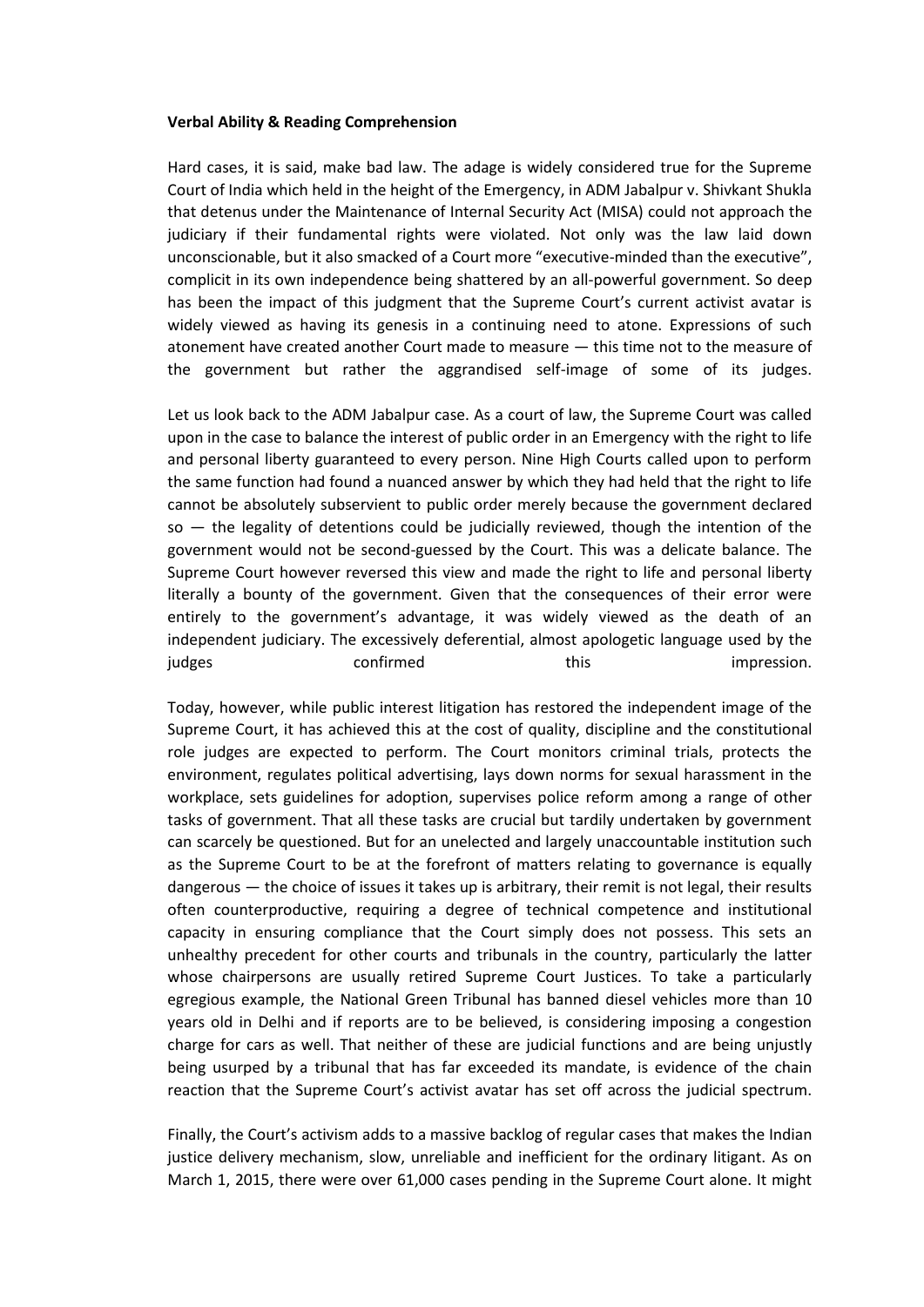be worthwhile for the Court to set its own house in order, concomitantly with telling other wings of government how to do so.

As we mark 40 years of the Emergency and the darkest period in the Supreme Court's history, it might be time to not single-mindedly harp on the significance of an independent judiciary. Judicial independence, is and must remain a cherished virtue. However, it would be blinkered to not confront newer challenges that damage the credibility of our independent judiciary today — unpardonable delays and overweening judges taking on the mantle of national government by proxy. The Supreme Court 40 years on is a different institution — it must be cognizant of its history but not at the cost of being blind to its present.

#### **1. Which of the following is a suitable title for the passage?**

An Atonement Gone Too Far

Sanctimony from a Ruined Pedestal

The ADM Jabalpur's Case: The Supreme Court's Darkest Hour

Overcompensating for Past Mistakes

# **2. The author says that the Supreme Court was "more executive-minded than the executive" during the Emergency. Which of the following options captures the essence of what the writer means by the phrase: 'more "executive-minded than the executive"'?**

The Supreme Court abdicated its independence to an authoritarian government by embracing its perspective.

The Supreme Court was more emphatic than the Government about exercising executive power under the MISA.

The Supreme Court reflected the unconscionable actions taken by the government by upholding its laws.

The Supreme Court wanted to curry favor with the government through its deferential decisions during Emergency.

#### **3. Which of the following cannot be reasonably inferred from the passage?**

The Supreme Court was complicit in curbing judicial independence during the Emergency.